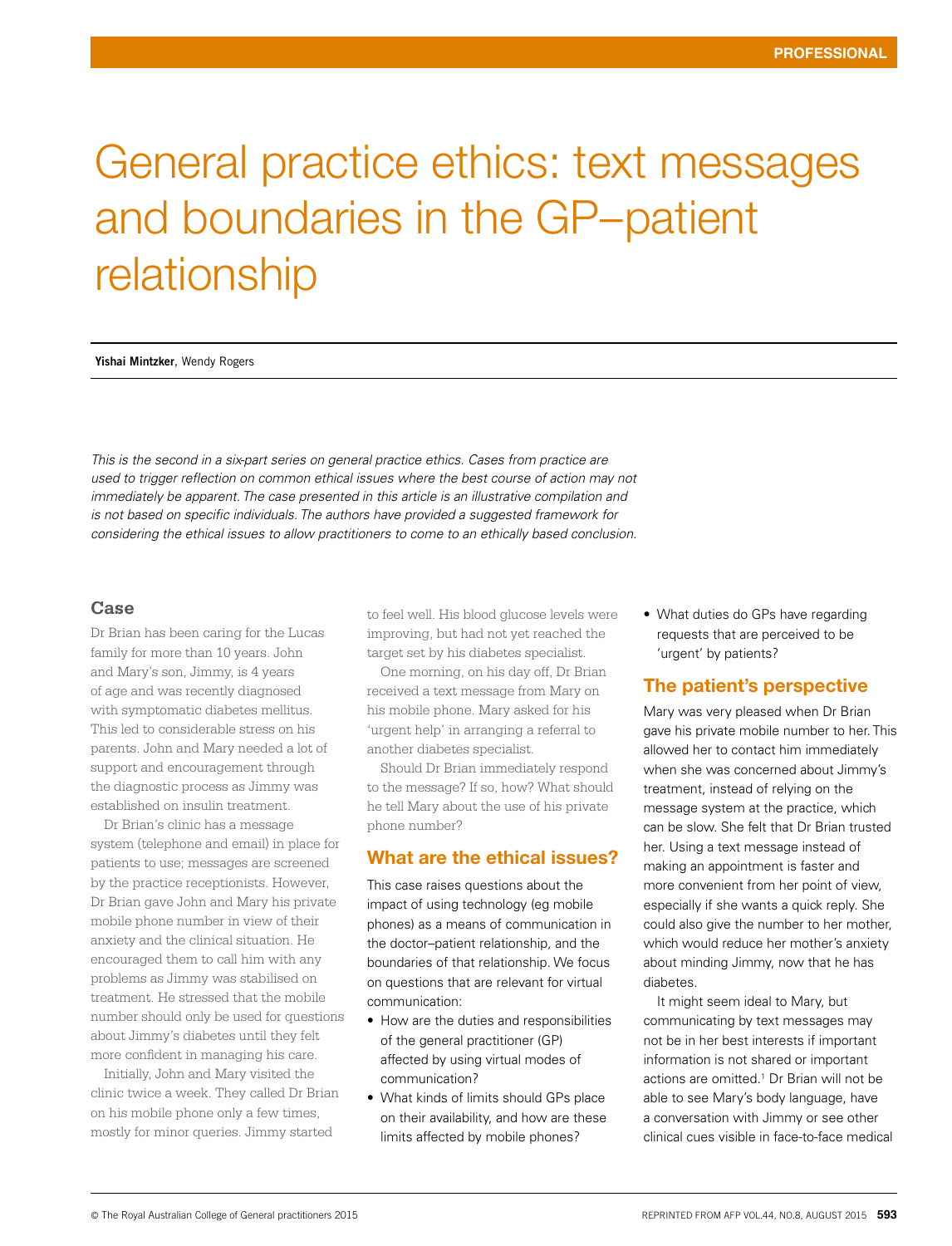encounters. Text messaging exacerbates these problems as the patient's voice and affect cannot be observed. Further problems might result, given the limits of text messaging, including potentially significant misunderstandings. For example, lack of punctuation can create ambiguous messages, widely used abbreviations may be misunderstood and messages may be misinterpreted. These drawbacks may not be obvious to Mary, who might be disappointed if Dr Brian does not respond in the immediate way expected of messaging.

## The GP's obligations and duties

Dr Brian provided his private mobile number to John and Mary because he saw how distressed they were with Jimmy's diagnosis. He wanted to ensure that any problems in Jimmy's care were quickly addressed, and that John and Mary felt fully supported as they managed his diabetes. Despite his beneficent intent, his actions may have unintended consequences.

Electronic communication changes the dynamics between GPs and their patients. GPs listen to all of the patient's concerns, explore unvoiced concerns and respond appropriately during faceto-face consultations. However, these duties are less clear with other modes of communication. Time constraints make it impossible for each text message sent by a patient to trigger a full virtual consultation.

The request might seem simple in this case, but Dr Brian has two concerns. First, he is uncertain about the reason for the urgent request. It might reflect a deterioration in Jimmy's condition, which would require immediate attention. Alternatively, Mary might have just found it more convenient to use the private number rather than make a clinic appointment.

The second concern is limiting the demands on Dr Brian. Giving Mary his phone number allowed her to contact him at any time. This kind of access

may be warranted in specific situations (eg palliative care). Some GPs may feel greater access improves the quality of care they offer, which makes them feel helpful and in control. However, this can come at a cost. Disturbances to the GP's private life can cause stress, trigger feelings of invasiveness, increase burnout and have adverse effects on the doctor's health and wellbeing.<sup>2</sup>

There are questions about the impact of text messages and other forms of virtual communication on the boundaries of the doctor–patient relationship. The informal, immediate and sometimes ambiguous or intimate nature of text messaging alters the tenor of the relationship, which can potentially cross that boundary. Text messages relating to specific aspects of patient care may be effective in patient management and be valued by the GP and patient. However, crossing an apparently trivial boundary can quickly escalate into more serious boundary violations, threatening patients and physicians.<sup>3,4</sup>

Finally, virtual communication raises issues of confidentiality and fidelity.5 Doctors must follow simple rules when using these forms of communication, including not revealing private information through unsecured media, and ensuring that patients do receive intended text messages.

#### Potential actions and consequences

Dr Brian's options are to respond immediately (eg text, calling or asking his practice staff to contact Mary) or when he returns to work. He can fulfil the request for a referral without meeting Mary or ask her to make an appointment. Dr Brian's duty of care to Jimmy (after all, there may be an emergency), and the expectations created by giving Mary his mobile number suggest he should respond immediately rather than wait until he is back on duty. Texting her to make an appointment for the next morning will meet the expectations of immediacy engendered by this form of communication, while reinforcing the importance of face-to-face

consultations. An immediate response preserves the doctor–patient relationship without leaving Mary feeling abandoned.

Dr Brian is starting to set limits by insisting on an appointment rather than acceding to her request by text. It will be important for him in the next consultation to follow up with further discussion about when it is appropriate to contact him on his mobile phone.

#### **Summary**

Virtual forms of communication (eg texting) can support patients and may contribute to better care. However, these informal communication methods may intrude on the doctor's leisure time and undermine standards of care if they replace face-to-face consultations.

Texting may cross boundaries in potentially unprofessional ways, especially when particular patients are favoured with this privilege. It may disadvantage patients who are not favoured or who are not comfortable using mobile technology. We also note that GPs cannot control the distribution of their number or recall it without the inconvenience of changing the number once it has been disclosed.

Virtual communication is an integral part of the way we live, despite the potential pitfalls. Each form (social media, electronic messaging systems, video consultations, mobile phones, etc) has its advantages and disadvantages. This makes it important for practices to develop policies supporting the responsible use of virtual communication. Such policies should:

- clarify (for patients and GPs) when its use is appropriate
- accommodate doctors' individual preferences regarding technology
- provide guidance regarding GPs' duties, especially for interactions that do not allow full evaluation of patients.

GPs may wish to have specific criteria for providing patients with this degree of access, set very clear indications and contraindications to its use, explain the potential pitfalls, and ensure that text messages augment good care rather than replace it.